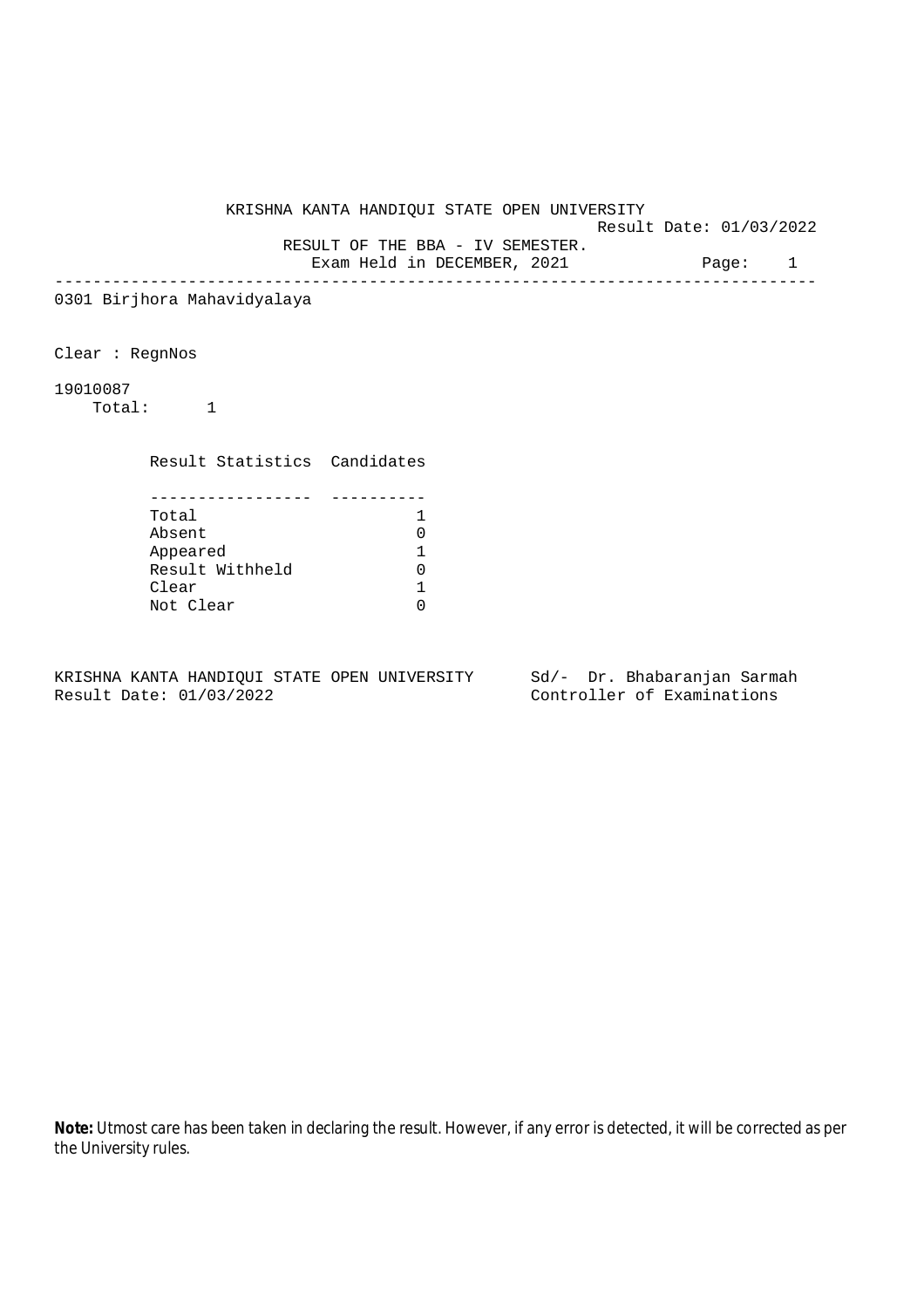Result Date: 01/03/2022

 RESULT OF THE BBA - IV SEMESTER. Exam Held in DECEMBER, 2021 Page: 2

--------------------------------------------------------------------------------

0403 BDPS Computer Education Society, Silchar

Not Clear : RegnNos

19010092 19010094 Total: 2

Result Statistics Candidates

| Total           |  |
|-----------------|--|
| Absent          |  |
| Appeared        |  |
| Result Withheld |  |
| Clear           |  |
| Not Clear       |  |

KRISHNA KANTA HANDIQUI STATE OPEN UNIVERSITY Sd/- Dr. Bhabaranjan Sarmah Result Date: 01/03/2022 Controller of Examinations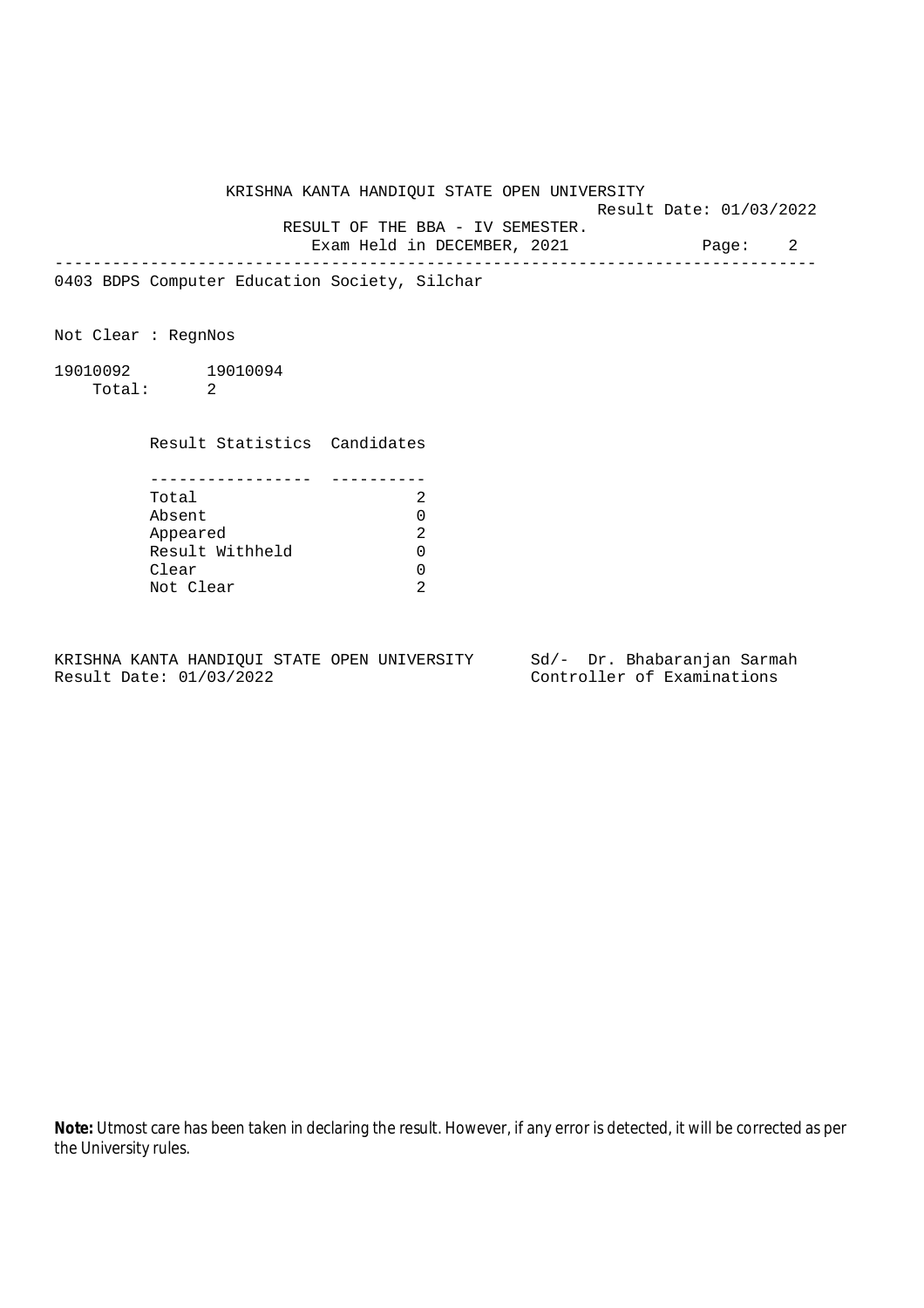Result Date: 01/03/2022

 RESULT OF THE BBA - IV SEMESTER. Exam Held in DECEMBER, 2021 Page: 3

--------------------------------------------------------------------------------

0415 Guru Charan College

Clear : RegnNos

19010098

Total: 1

Result Statistics Candidates

| Total           |  |
|-----------------|--|
| Absent          |  |
| Appeared        |  |
| Result Withheld |  |
| Clear           |  |
| Not Clear       |  |

KRISHNA KANTA HANDIQUI STATE OPEN UNIVERSITY Sd/- Dr. Bhabaranjan Sarmah Result Date: 01/03/2022 Controller of Examinations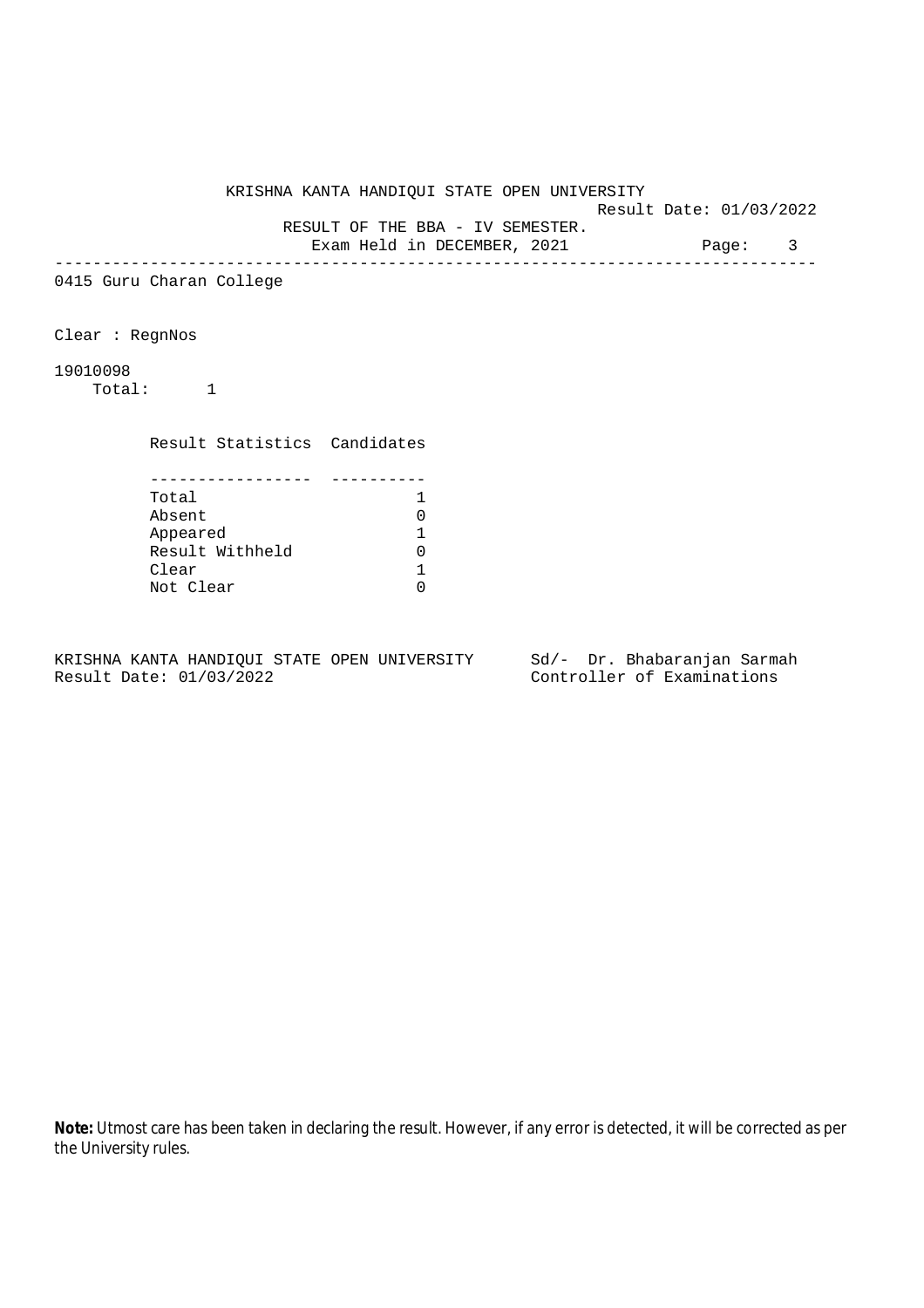Result Date: 01/03/2022 RESULT OF THE BBA - IV SEMESTER.

Exam Held in DECEMBER, 2021 Page: 4

--------------------------------------------------------------------------------

0901 D. H. S. K. Commerce College

Clear : RegnNos

19010104

Total: 1

Result Statistics Candidates

| Total           |  |
|-----------------|--|
| Absent          |  |
| Appeared        |  |
| Result Withheld |  |
| Clear           |  |
| Not Clear       |  |

KRISHNA KANTA HANDIQUI STATE OPEN UNIVERSITY Sd/- Dr. Bhabaranjan Sarmah Result Date: 01/03/2022 Controller of Examinations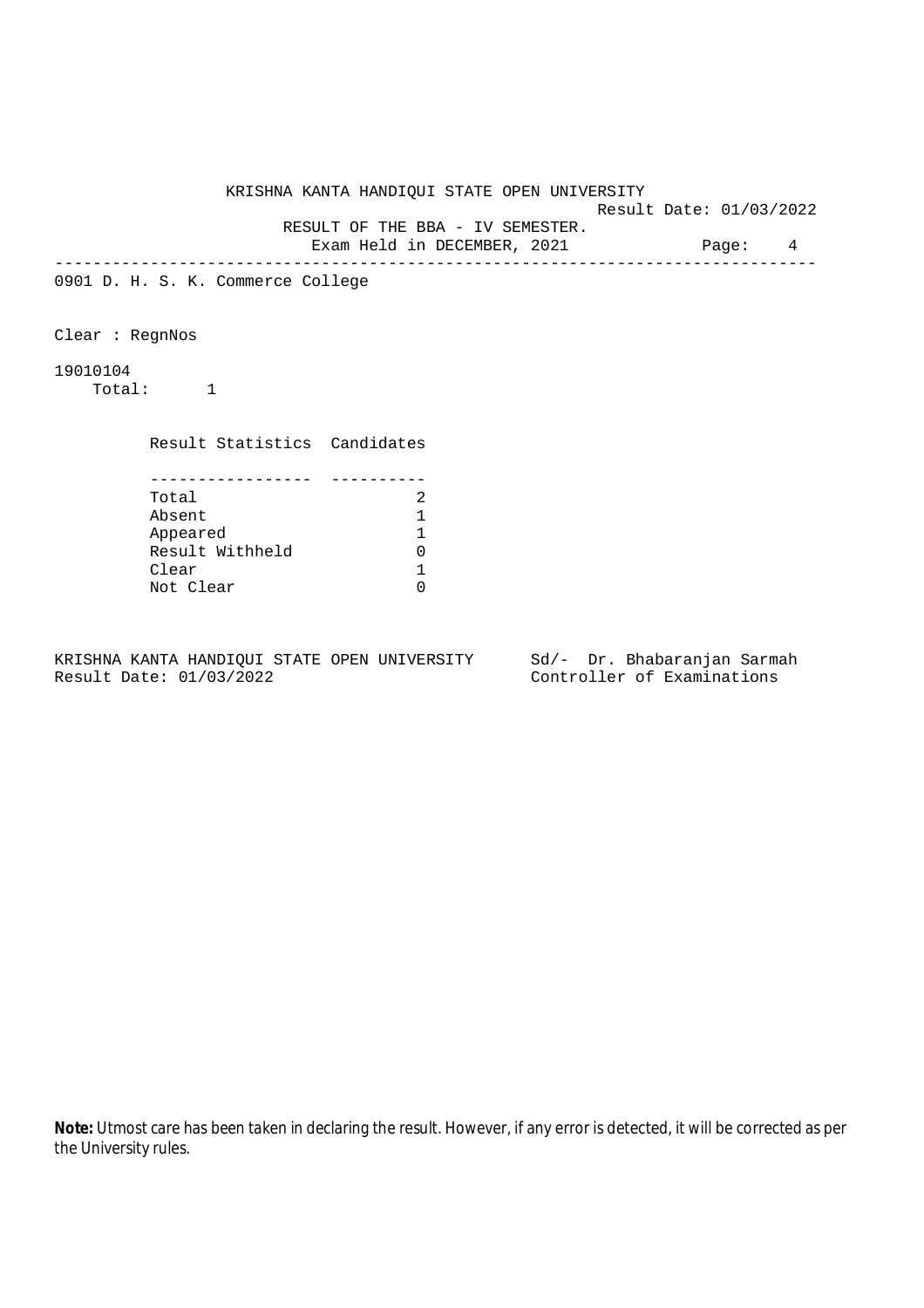Result Date: 01/03/2022 RESULT OF THE BBA - IV SEMESTER.

Exam Held in DECEMBER, 2021 Page: 5

--------------------------------------------------------------------------------

1001 Goalpara College

Clear : RegnNos

19010106

Total: 1

Result Statistics Candidates

| Total           |  |
|-----------------|--|
| Absent          |  |
| Appeared        |  |
| Result Withheld |  |
| Clear           |  |
| Not Clear       |  |

KRISHNA KANTA HANDIQUI STATE OPEN UNIVERSITY Sd/- Dr. Bhabaranjan Sarmah Result Date: 01/03/2022 Controller of Examinations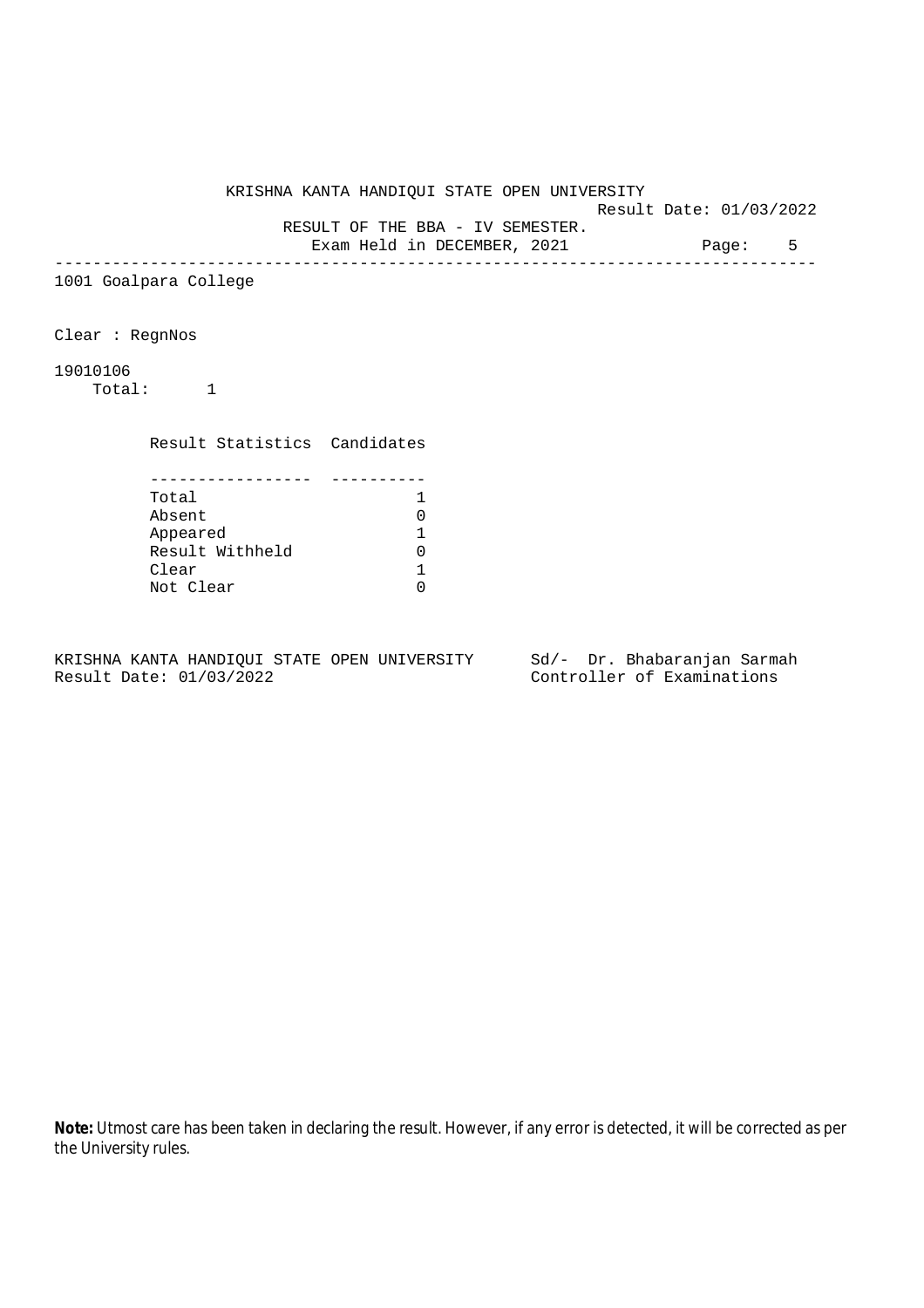Result Date: 01/03/2022

 RESULT OF THE BBA - IV SEMESTER. Exam Held in DECEMBER, 2021 Page: 6

--------------------------------------------------------------------------------

1500 KKHSOU CITY STUDY CENTRE, KHANAPARA

Clear : RegnNos

18008149 19010141 19010146 Total: 3

Not Clear: RegnNos

19010140 19010145 Total: 2

Result Statistics Candidates

| Total           |   |
|-----------------|---|
| Absent          |   |
| Appeared        | 5 |
| Result Withheld |   |
| Clear           |   |
| Not Clear       |   |

KRISHNA KANTA HANDIQUI STATE OPEN UNIVERSITY Sd/- Dr. Bhabaranjan Sarmah Result Date: 01/03/2022 Controller of Examinations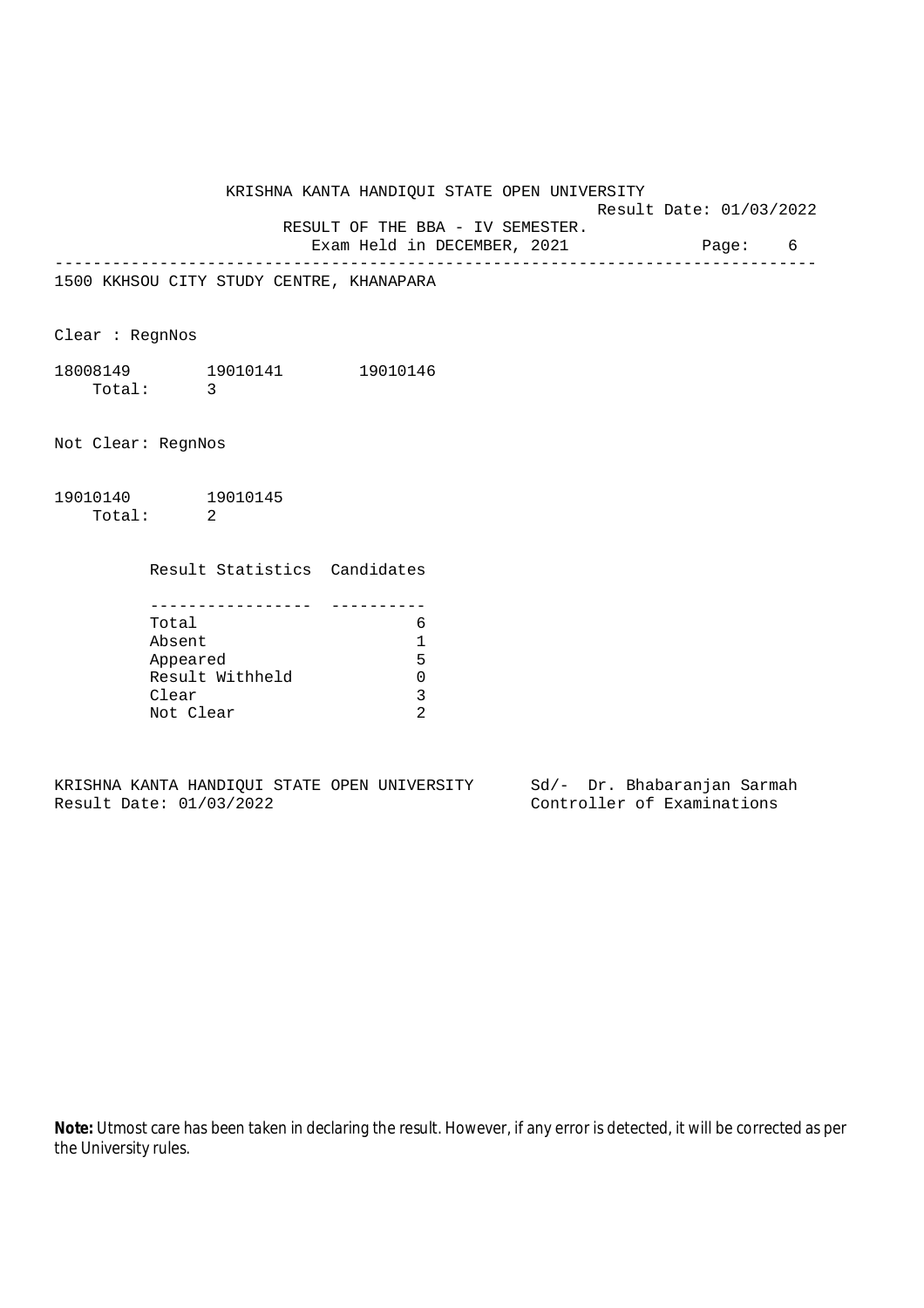Result Date: 01/03/2022

RESULT OF THE BBA - IV SEMESTER.

Exam Held in DECEMBER, 2021 Page: 7 --------------------------------------------------------------------------------

1502 Pragjyotish College

Clear : RegnNos

19010115 19010120 Total: 2

Result Statistics Candidates

| Total           |  |
|-----------------|--|
| Absent          |  |
| Appeared        |  |
| Result Withheld |  |
| Clear           |  |
| Not Clear       |  |

KRISHNA KANTA HANDIQUI STATE OPEN UNIVERSITY Sd/- Dr. Bhabaranjan Sarmah Result Date: 01/03/2022 Controller of Examinations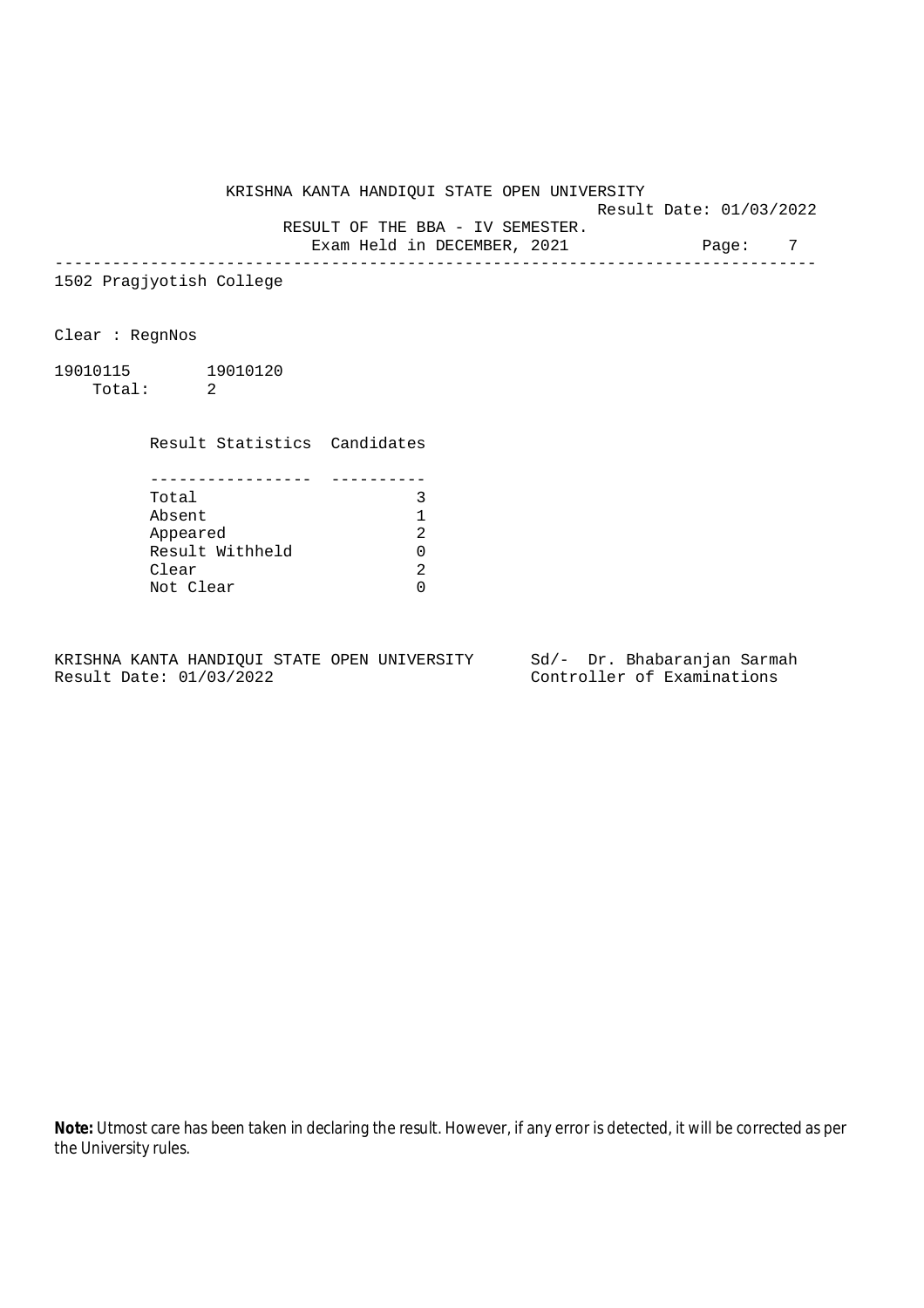Result Date: 01/03/2022

 RESULT OF THE BBA - IV SEMESTER. Exam Held in DECEMBER, 2021 Page: 8

--------------------------------------------------------------------------------

1503 Icon Commerce College, Rajgarh Road

Clear : RegnNos

19010131 Total: 1

Not Clear: RegnNos

## 19010133 Total: 1

Result Statistics Candidates

| Total           |  |
|-----------------|--|
| Absent          |  |
| Appeared        |  |
| Result Withheld |  |
| Clear           |  |
| Not Clear       |  |

KRISHNA KANTA HANDIQUI STATE OPEN UNIVERSITY Sd/- Dr. Bhabaranjan Sarmah Result Date: 01/03/2022 Controller of Examinations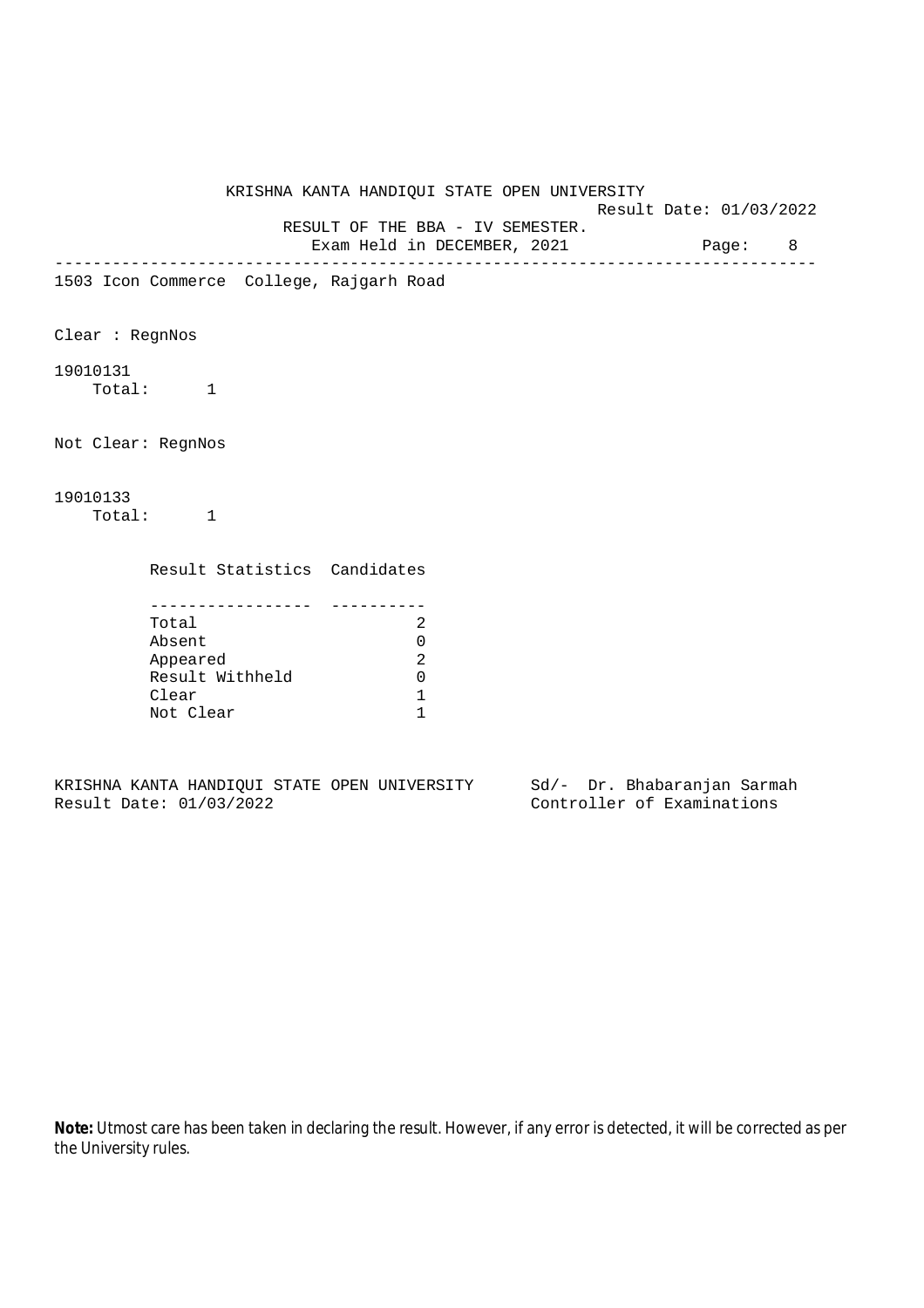Result Date: 01/03/2022 RESULT OF THE BBA - IV SEMESTER.

Exam Held in DECEMBER, 2021 Page: 9

--------------------------------------------------------------------------------

1529 GATE Institute

Clear : RegnNos

17021181

Total: 1

Result Statistics Candidates

| Total           |  |
|-----------------|--|
| Absent          |  |
| Appeared        |  |
| Result Withheld |  |
| Clear           |  |
| Not Clear       |  |

KRISHNA KANTA HANDIQUI STATE OPEN UNIVERSITY Sd/- Dr. Bhabaranjan Sarmah Result Date: 01/03/2022 Controller of Examinations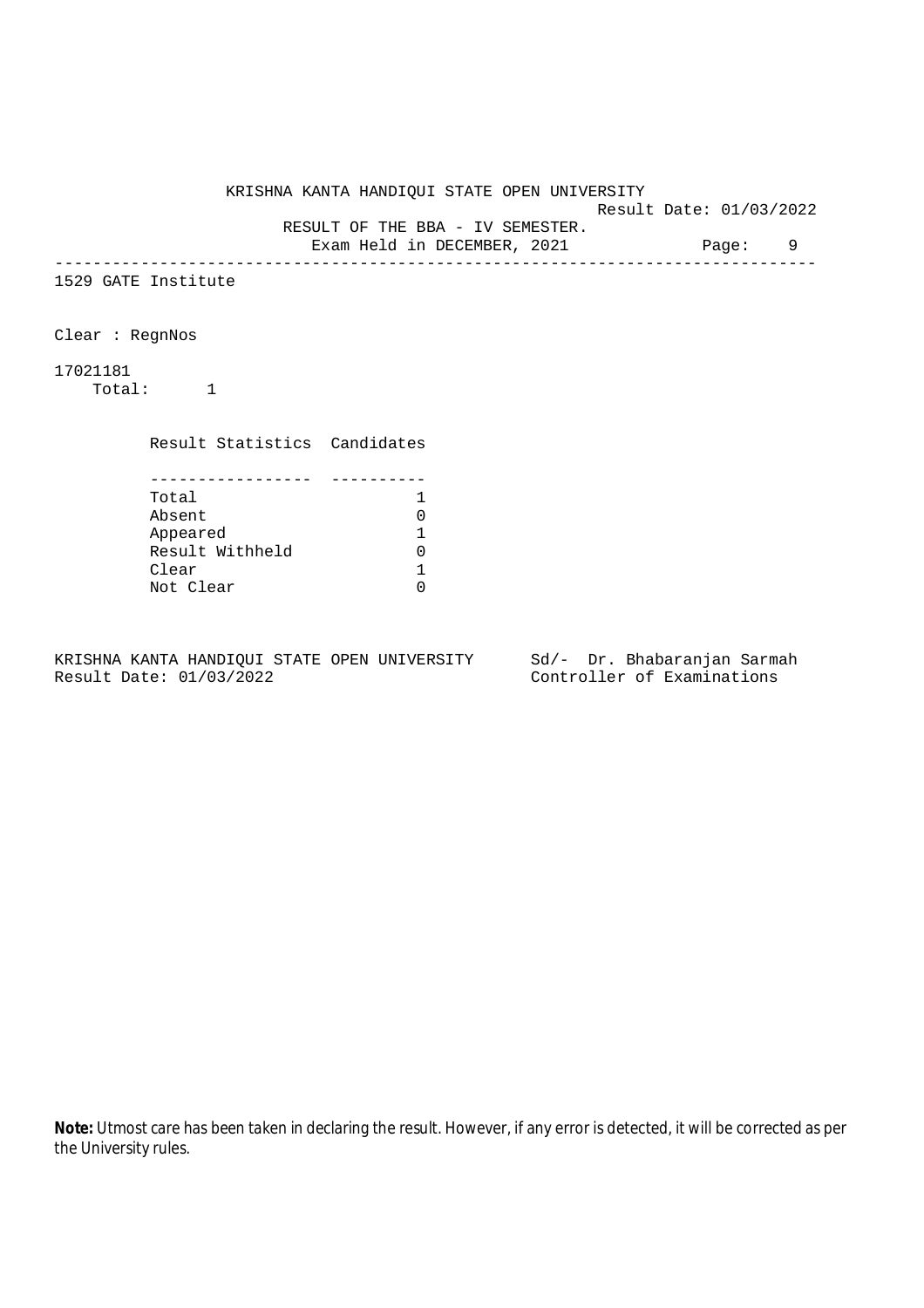Result Date: 01/03/2022

 RESULT OF THE BBA - IV SEMESTER. Exam Held in DECEMBER, 2021 Page: 10

--------------------------------------------------------------------------------

1569 Gauhati Commerce College

Not Clear : RegnNos

18008175

Total: 1

Result Statistics Candidates

| Total           |  |
|-----------------|--|
| Absent          |  |
| Appeared        |  |
| Result Withheld |  |
| Clear           |  |
| Not Clear       |  |

KRISHNA KANTA HANDIQUI STATE OPEN UNIVERSITY Sd/- Dr. Bhabaranjan Sarmah Result Date: 01/03/2022 Controller of Examinations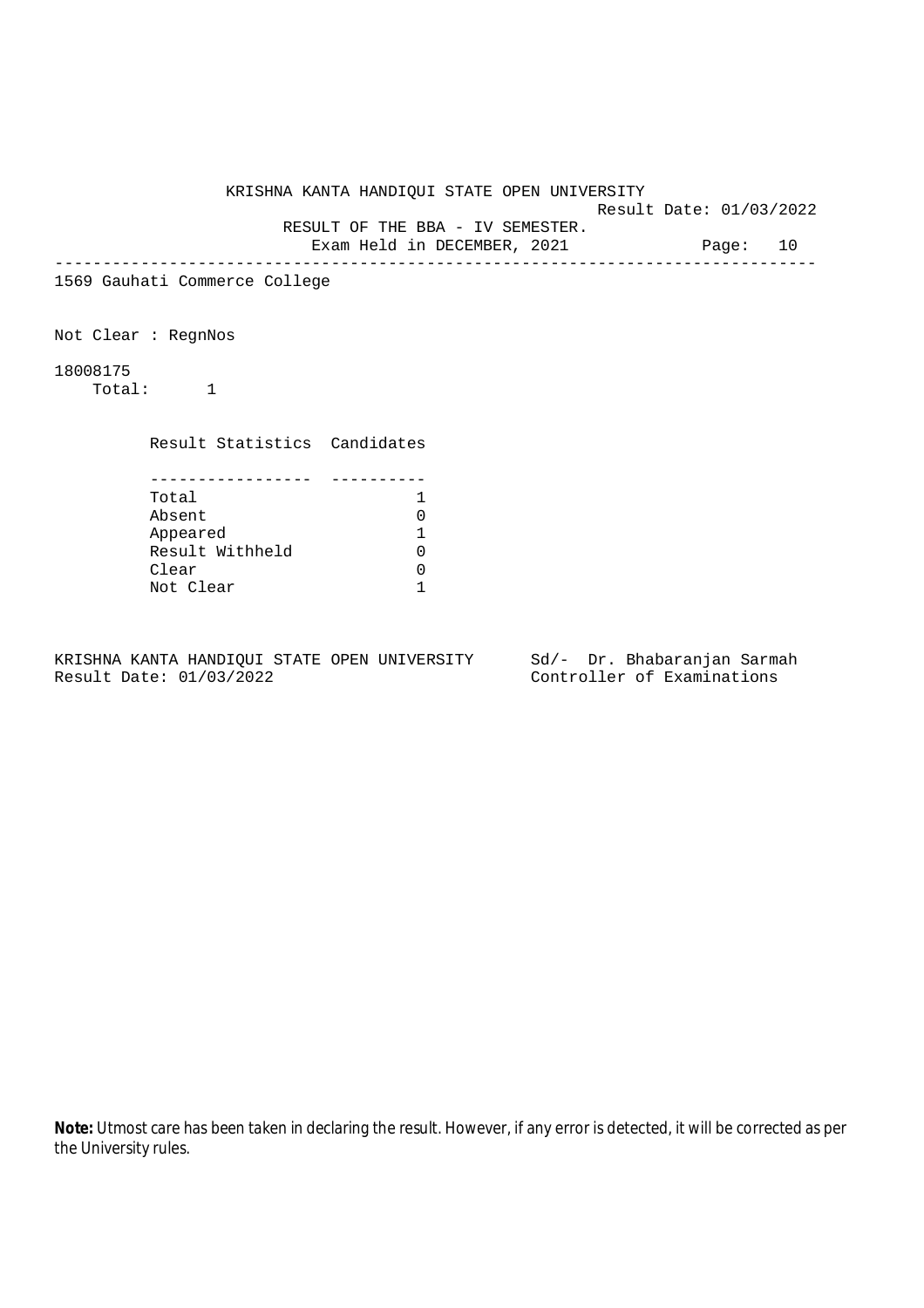Result Date: 01/03/2022 RESULT OF THE BBA - IV SEMESTER.

Exam Held in DECEMBER, 2021 Page: 11

--------------------------------------------------------------------------------

2105 Nowgong College

Clear : RegnNos

19010165

Total: 1

Result Statistics Candidates

| Total           |  |
|-----------------|--|
| Absent          |  |
| Appeared        |  |
| Result Withheld |  |
| Clear           |  |
| Not Clear       |  |

KRISHNA KANTA HANDIQUI STATE OPEN UNIVERSITY Sd/- Dr. Bhabaranjan Sarmah Result Date: 01/03/2022 Controller of Examinations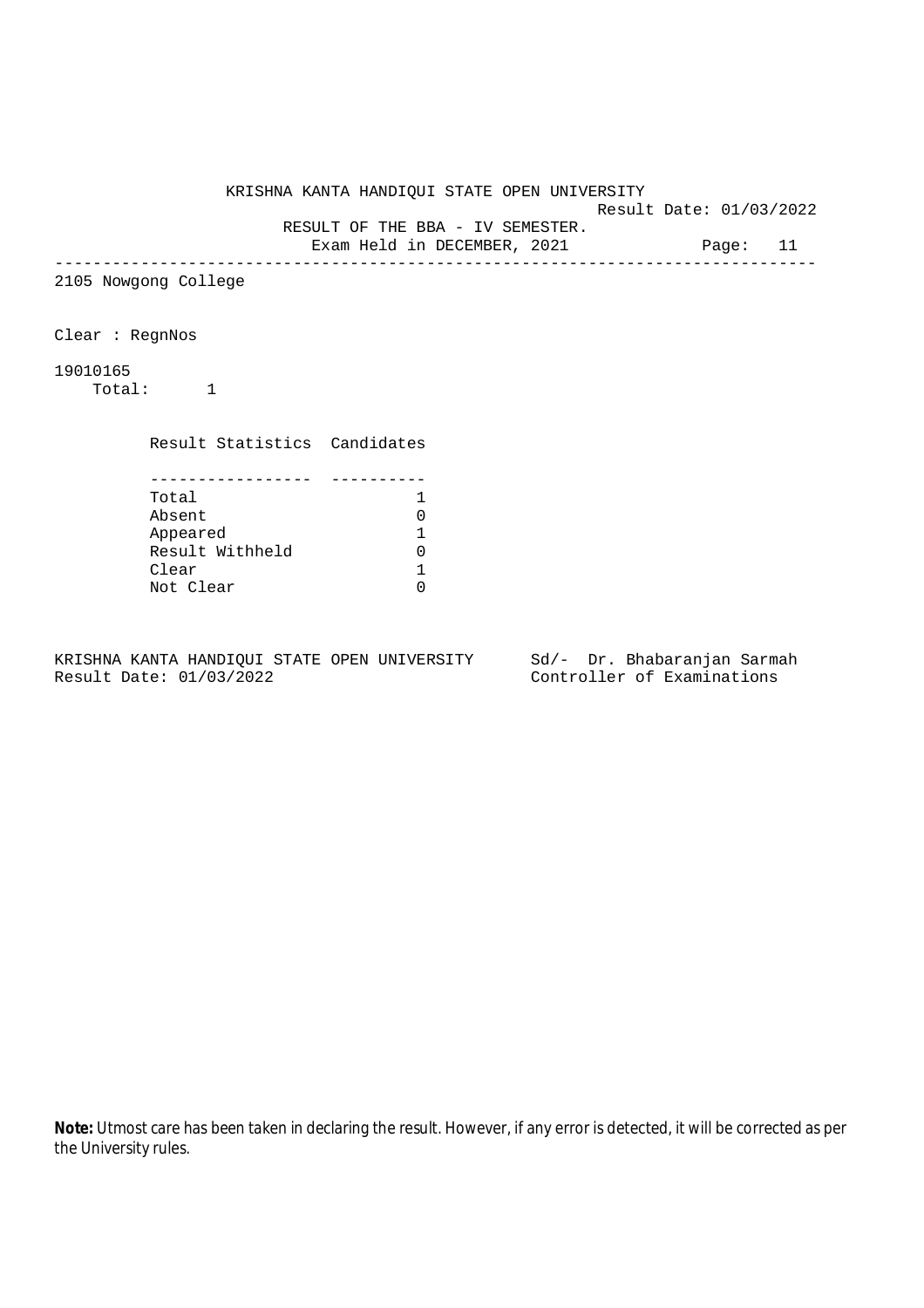Result Date: 01/03/2022 RESULT OF THE BBA - IV SEMESTER.

Exam Held in DECEMBER, 2021 Page: 12

--------------------------------------------------------------------------------

2204 Nalbari Commerce College

Clear : RegnNos

19010167

Total: 1

Result Statistics Candidates

| Total           |  |
|-----------------|--|
| Absent          |  |
| Appeared        |  |
| Result Withheld |  |
| Clear           |  |
| Not Clear       |  |

KRISHNA KANTA HANDIQUI STATE OPEN UNIVERSITY Sd/- Dr. Bhabaranjan Sarmah Result Date: 01/03/2022 Controller of Examinations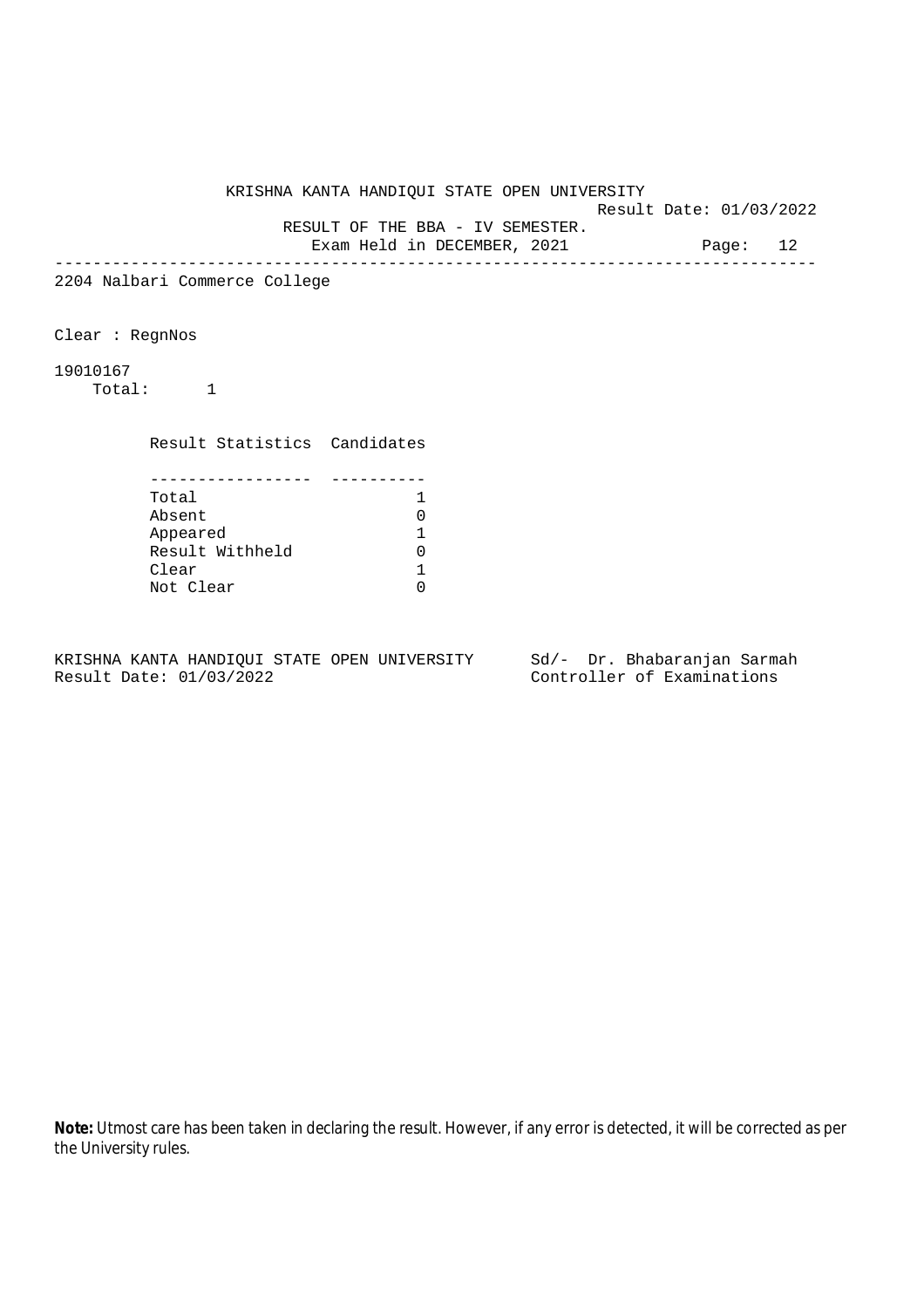Result Date: 01/03/2022 RESULT OF THE BBA - IV SEMESTER.

Exam Held in DECEMBER, 2021 Page: 13

--------------------------------------------------------------------------------

2410 Bir Lachit Barphukan College, Sivasagar

Clear : RegnNos

19010170

Total: 1

 Result Statistics Candidates ----------------- ---------- Total Absent 0

| ADSEIIL         |   |
|-----------------|---|
| Appeared        |   |
| Result Withheld | U |
| Clear           |   |
| Not Clear       | ∩ |
|                 |   |

KRISHNA KANTA HANDIQUI STATE OPEN UNIVERSITY Sd/- Dr. Bhabaranjan Sarmah Result Date: 01/03/2022 Controller of Examinations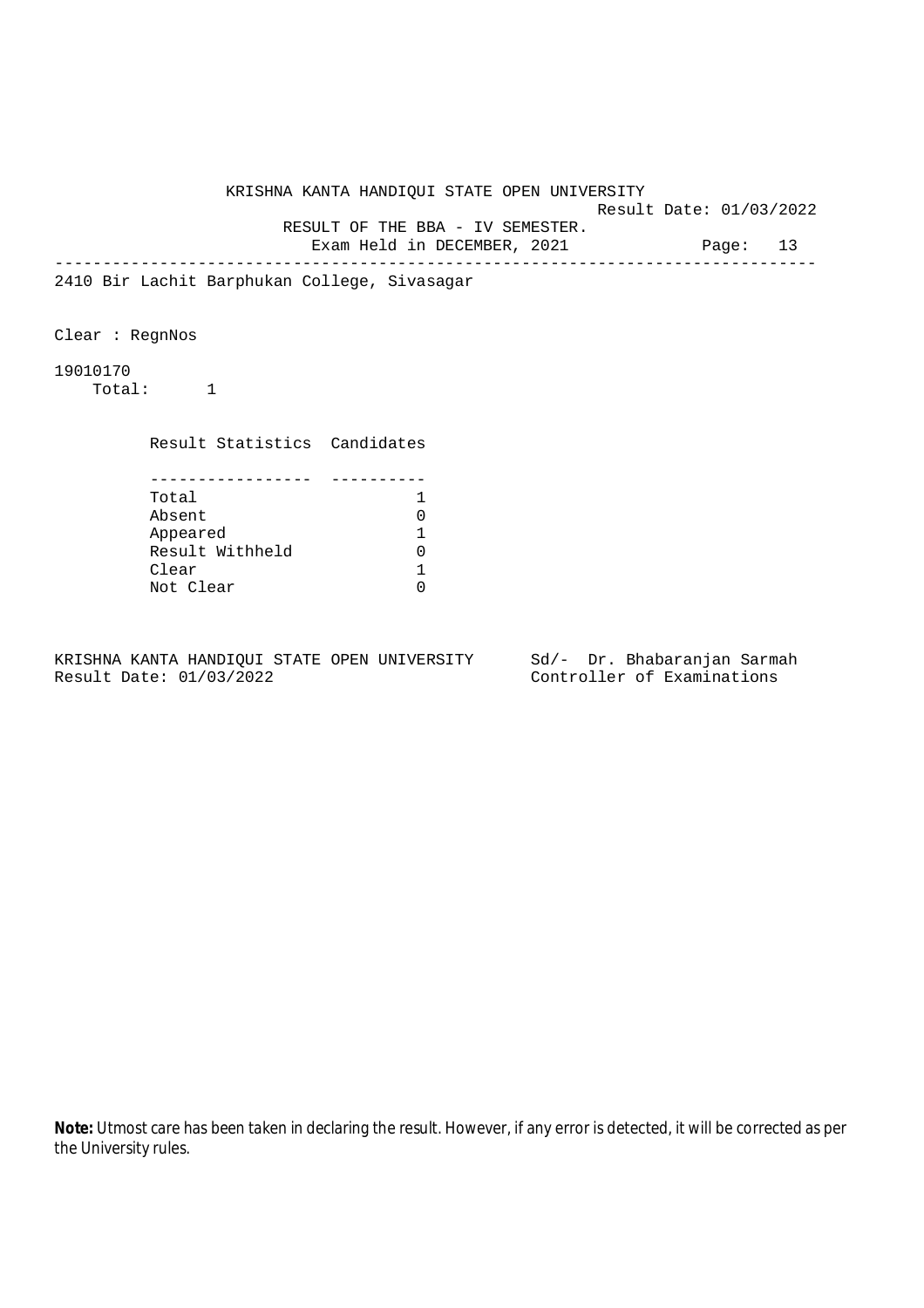Result Date: 01/03/2022 RESULT OF THE BBA - IV SEMESTER.

Exam Held in DECEMBER, 2021 Page: 14

--------------------------------------------------------------------------------

2411 Amguri College, Amguri

Clear : RegnNos

19010175

Total: 1

Result Statistics Candidates

| Total           |  |
|-----------------|--|
| Absent          |  |
| Appeared        |  |
| Result Withheld |  |
| Clear           |  |
| Not Clear       |  |

KRISHNA KANTA HANDIQUI STATE OPEN UNIVERSITY Sd/- Dr. Bhabaranjan Sarmah Result Date: 01/03/2022 Controller of Examinations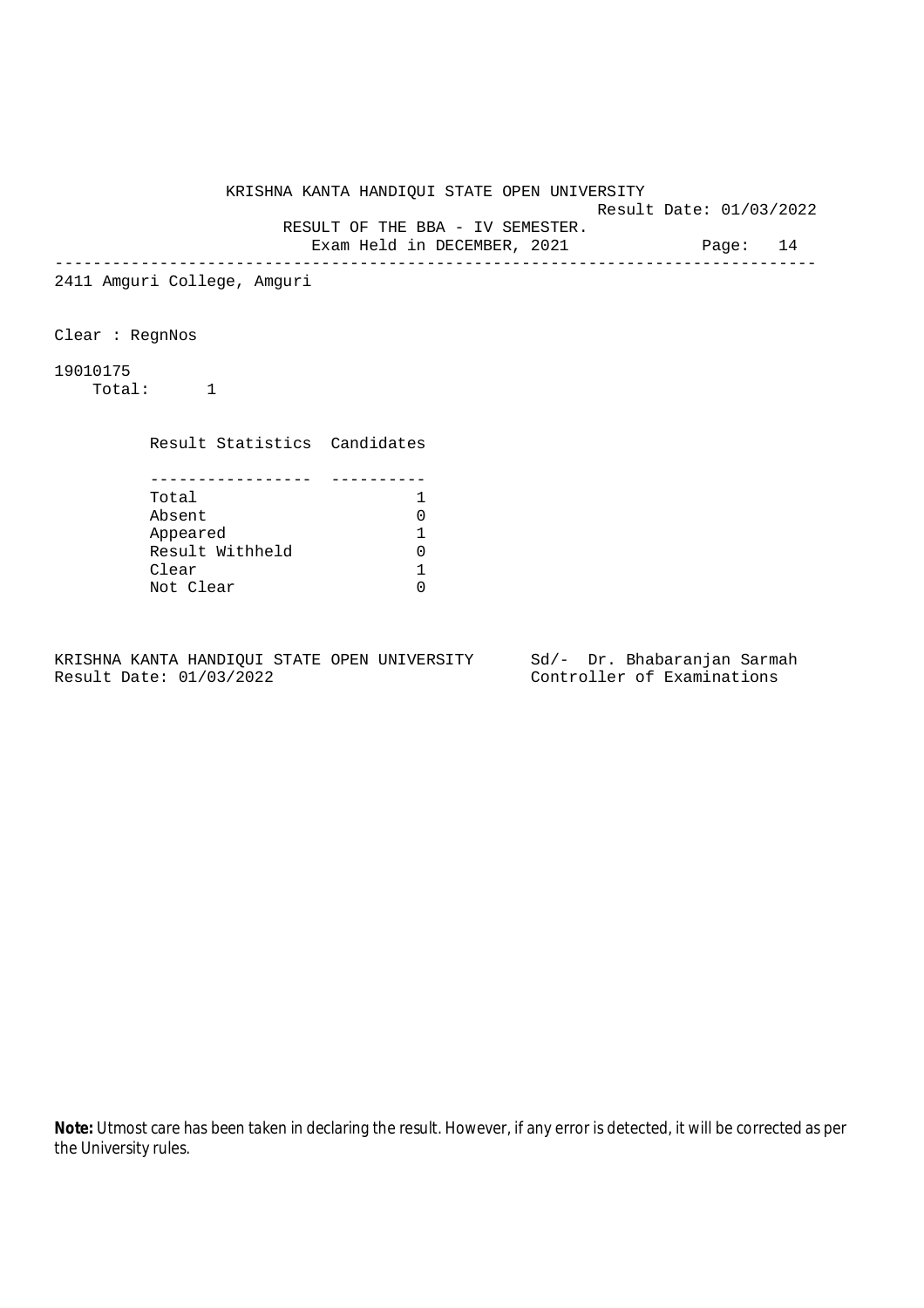Result Date: 01/03/2022 RESULT OF THE BBA - IV SEMESTER.

Exam Held in DECEMBER, 2021 Page: 15

--------------------------------------------------------------------------------

2418 Sibsagar Commerce College

Clear : RegnNos

18008193

Total: 1

Result Statistics Candidates

| Total           |  |
|-----------------|--|
| Absent          |  |
| Appeared        |  |
| Result Withheld |  |
| Clear           |  |
| Not Clear       |  |

KRISHNA KANTA HANDIQUI STATE OPEN UNIVERSITY Sd/- Dr. Bhabaranjan Sarmah Result Date: 01/03/2022 Controller of Examinations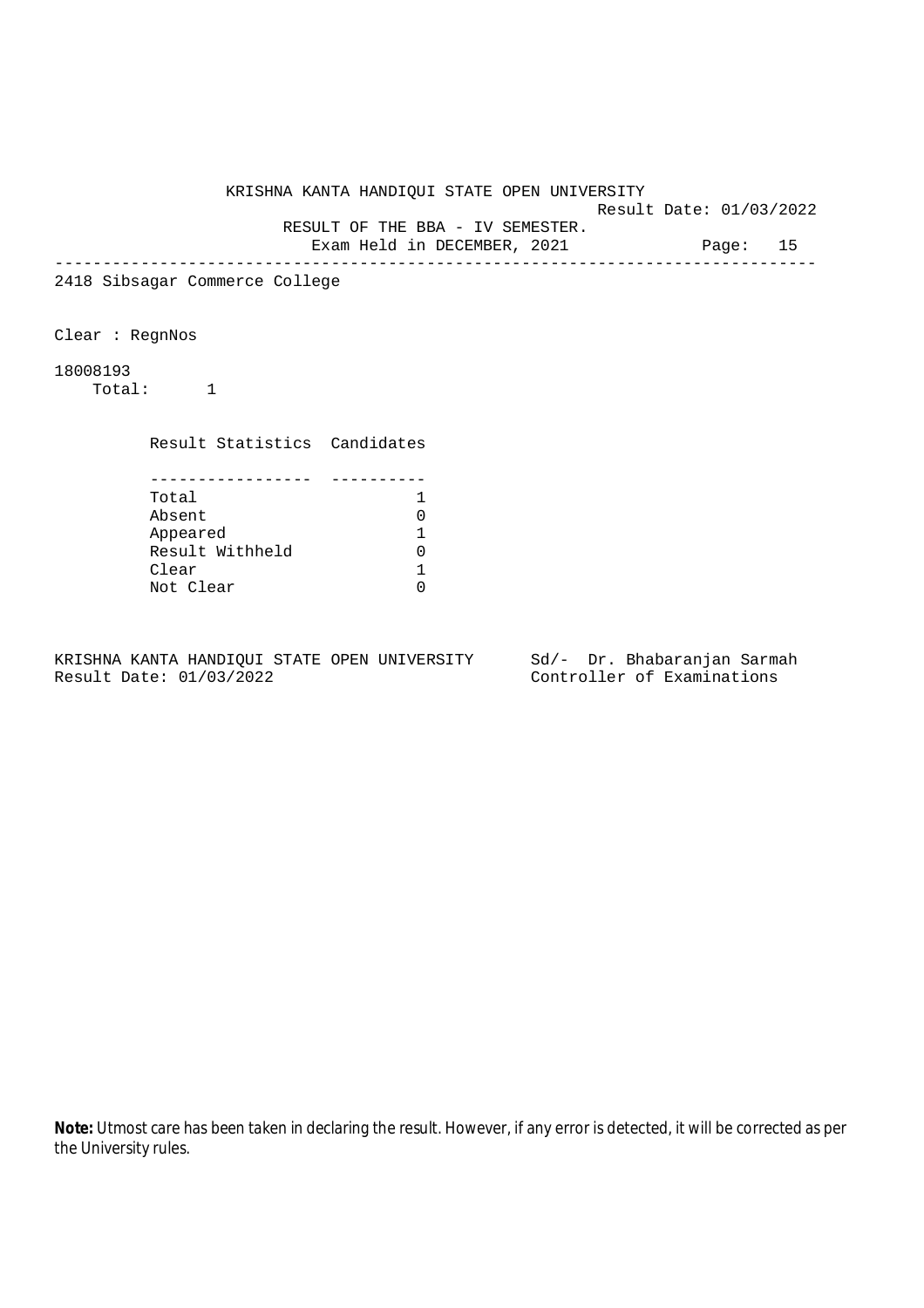Result Date: 01/03/2022 RESULT OF THE BBA - IV SEMESTER.

Exam Held in DECEMBER, 2021 Page: 16

--------------------------------------------------------------------------------

2501 Tezpur College

Clear : RegnNos

19010178

Total: 1

Result Statistics Candidates

| Total           |  |
|-----------------|--|
| Absent          |  |
| Appeared        |  |
| Result Withheld |  |
| Clear           |  |
| Not Clear       |  |

KRISHNA KANTA HANDIQUI STATE OPEN UNIVERSITY Sd/- Dr. Bhabaranjan Sarmah Result Date: 01/03/2022 Controller of Examinations